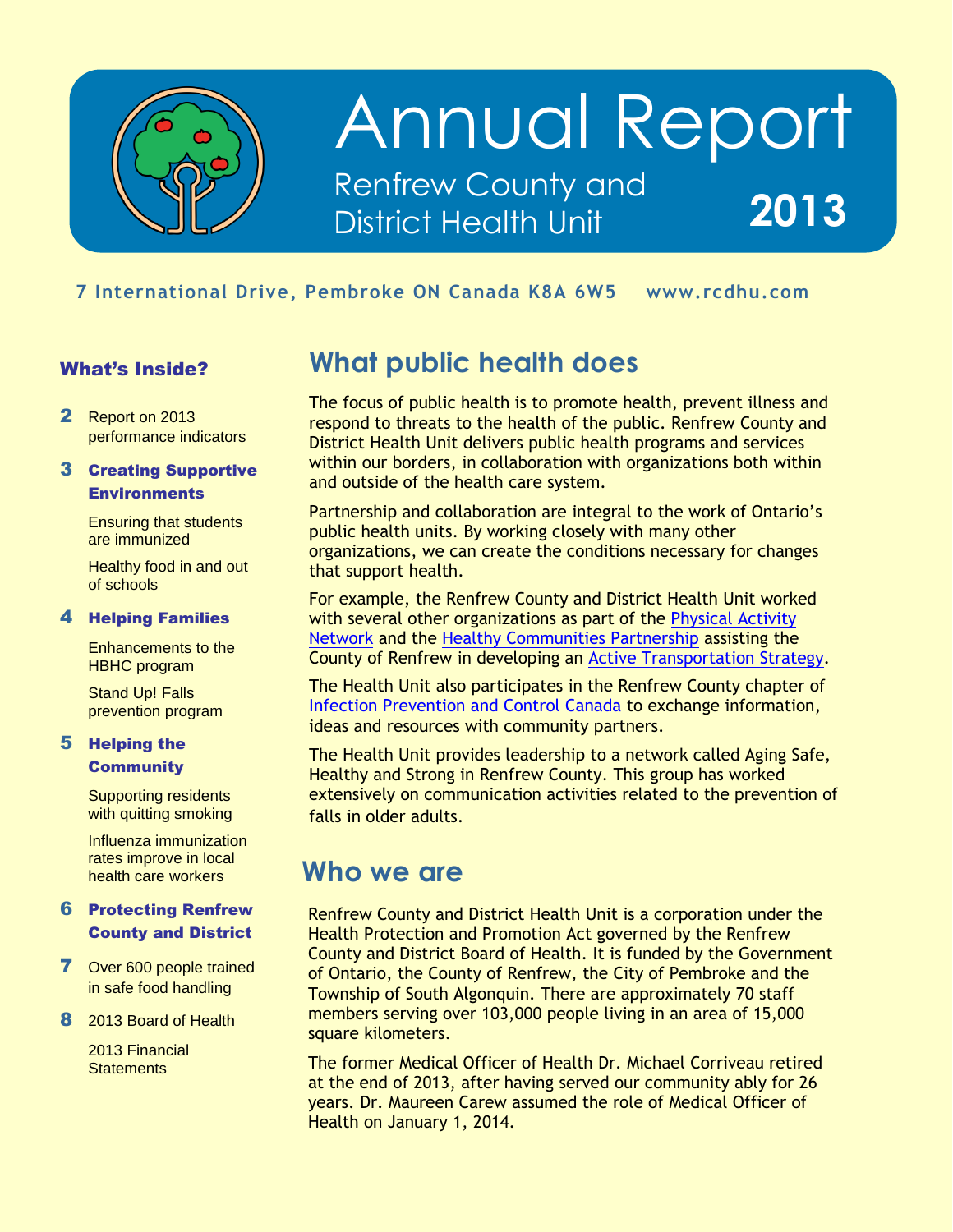### . **Report on 2013 performance indicators**

The 2011 – 2013 Public Health Accountability Agreement (PHAA) between Ontario's 36 local public health units and the Ontario Ministry of Health and Long-Term Care provides a funding and performance management framework for public health.

This legal agreement sets performance expectations between boards of health and the Ministry of Health and Long-Term Care, including annual targets that relate to baseline measures of performance. The current PHAA remains in effect until a new agreement has been established. The table below shows performance indicators and monitoring results for Renfrew County and District Health Unit that were assessed in 2013.

| <b>Performance Indicator</b>                           | <b>Baseline</b>        | 2013                   | 2013                 |
|--------------------------------------------------------|------------------------|------------------------|----------------------|
|                                                        | (2010)                 | <b>Target</b>          | <b>Performance</b>   |
| Percent of high risk food premises inspected           | 52%                    | 100%                   | 100%                 |
| once every four months while in operation              |                        |                        |                      |
| Percent of Class A pools inspected while in            | 25%                    | 100%                   | 100%                 |
| operation                                              |                        |                        |                      |
| Percent of high-risk Small Drinking Water              | Could not be           | 100%                   | 100%                 |
| Systems inspected of those due for re-                 | established            |                        |                      |
| inspection                                             |                        |                        |                      |
| Percent of confirmed gonorrhea cases where             | 100%                   | 100%                   | 100%                 |
| initiation of follow-up occurred within two            |                        |                        |                      |
| business days<br>Percent of confirmed Invasive Group A | 100%                   | 100%                   | 100%                 |
| Streptococcal disease cases where initiation           |                        |                        |                      |
| of follow-up occurred on the same day as               |                        |                        |                      |
| receipt of lab confirmation of a positive case         |                        |                        |                      |
| Percent of Human Papillomavirus (HPV)                  | 0.0%                   | <b>Maintain</b>        | 0.1%                 |
| vaccine wasted that is stored/administered             |                        | current rate           |                      |
| by the public health unit                              |                        |                        |                      |
| Percent of influenza vaccine wasted that is            | 7.6%                   | $5\%$                  | 2.7%                 |
| stored/administered by the public health unit          |                        |                        |                      |
| Percent of school-aged children who have               | 81%                    | >86%                   | 83.5%                |
| completed immunizations for meningococcus              |                        |                        |                      |
| Percent of tobacco vendors in compliance               | 99%                    | 290%                   | 94.4%                |
| with youth access legislation at the time of           |                        |                        |                      |
| last inspection                                        |                        |                        |                      |
| <b>Baby Friendly Initiative (BFI) status</b>           | Preliminary            | <b>Advanced work</b>   | <b>Advanced work</b> |
| (implementation of activities that promote,            | work towards           | towards                | towards BFI          |
| support and protect breastfeeding)                     | <b>BFI</b> designation | <b>BFI</b> designation | designation          |

For more information about these performance indicators and how they are calculated, see the [Technical Document: Public Health Accountability Agreement Indicators 2011](http://www.health.gov.on.ca/en/pro/programs/publichealth/performance/docs/technical_document.pdf) – 2013.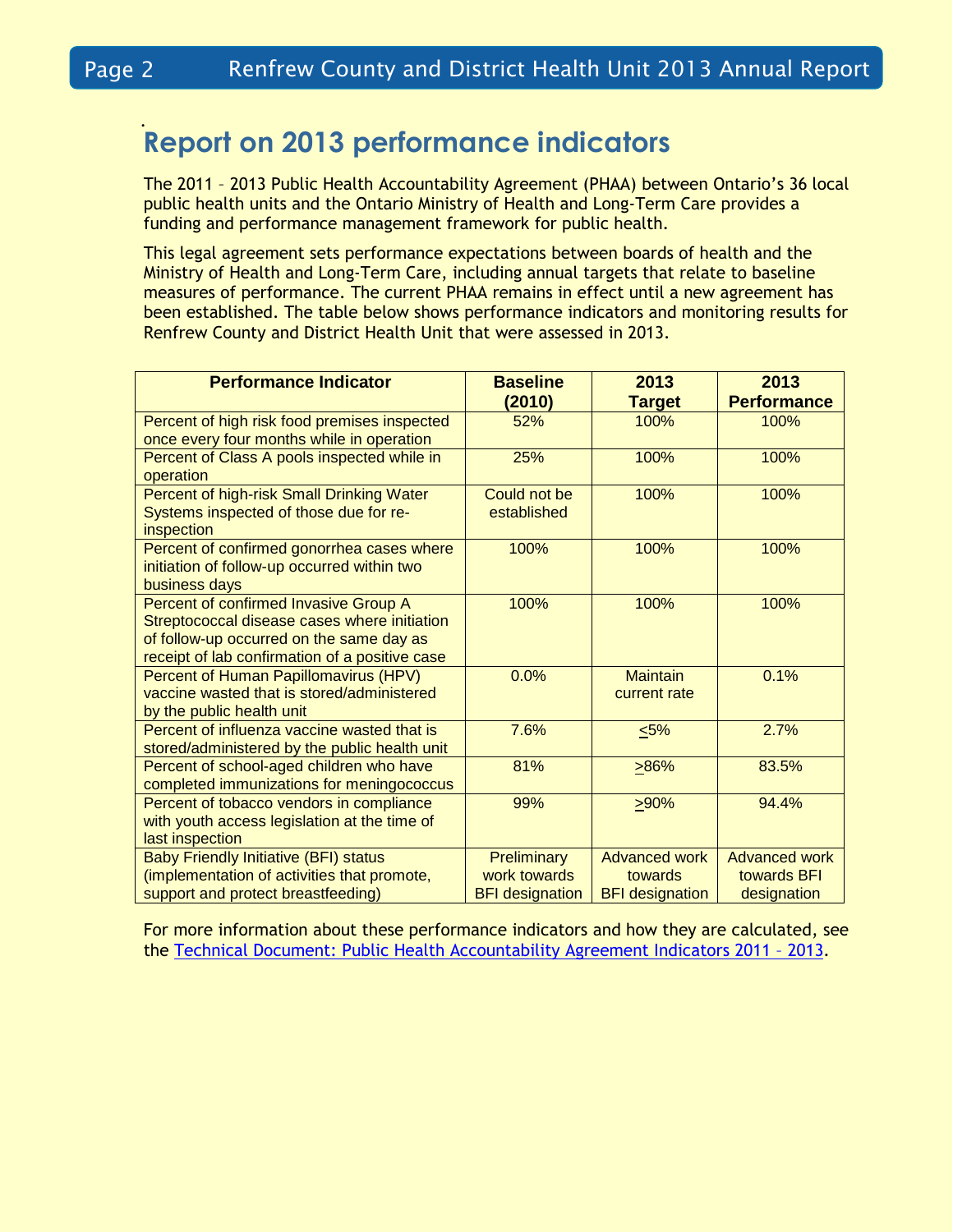## **Creating Supportive Environments**

**Ensuring that students are immunized**

*272 notices were sent to parents of children overdue for one or more required vaccine. 60 suspension notices were sent and 12 students were suspended from school because immunization information had not been received by the Health Unit.*

*Recreation facilities play a key role in promoting health and wellness. However, typical canteen food choices are low in important nutrients and contain high amounts of fat, sugar and salt.*

Ontario's public health units are mandated to enforce the [Immunization of School Pupils Act,](https://www.e-laws.gov.on.ca/html/statutes/english/elaws_statutes_90i01_e.htm) which aims to protect the health of children against designated communicable diseases. In 2013, this Act required students to be immunized against tetanus, diphtheria, polio, measles, mumps, and rubella.

Renfrew County and District Health Unit reviews each student's immunization record annually to ensure that immunizations are up to date. Notices are sent to parents of children overdue for one or more required vaccines. A time period is given to have the child vaccinated, unless parents or guardians provide a medical exemption or a statement of conscience or religious belief. If an exemption is not provided and the child has not been immunized within the specified time period, the student will be suspended from school.

### **Healthy food IN and OUT of schools**

Creating environments that encourage healthy behaviours requires good collaboration among local organizations. The [Community](http://www.crc-renfrewcounty.com/)  [Resource Centre \(Killaloe\)](http://www.crc-renfrewcounty.com/) provided an opportunity to do just that through the **Healthy Food IN and OUT of Schools** project.

The project which was funded by a Heart and Stroke Foundation of Ontario Spark Advocacy Grant, aimed to make food choices in the community more congruent with healthy eating efforts in schools. The project focused on improving healthy food choices at the arena canteen located in Eganville (Township of Bonnechere Valley).

Health Unit staff guided a survey of arena users and wrote a report on community readiness and preferences for healthier choices. The Community Dietitian assessed foods and drinks for sale at the canteen, identified changes necessary to improve nutritional quality, supported consultations with Township staff and assisted with presentations to Township Council.

In November 2013, a new menu was launched which offered healthier food choices such as soup, chili, fresh fruit and vegetables, fruit smoothies and yogurt and whole grain breads. The launch recognized the tremendous efforts on the part of the Community Resource Centre and arena staff to research new products, revise the ordering system and develop marketing materials to promote the new and improved "Blades" canteen. Healthy foods now represent 50 per cent of the canteen's food choices compared to one percent when the project started in the fall of 2012.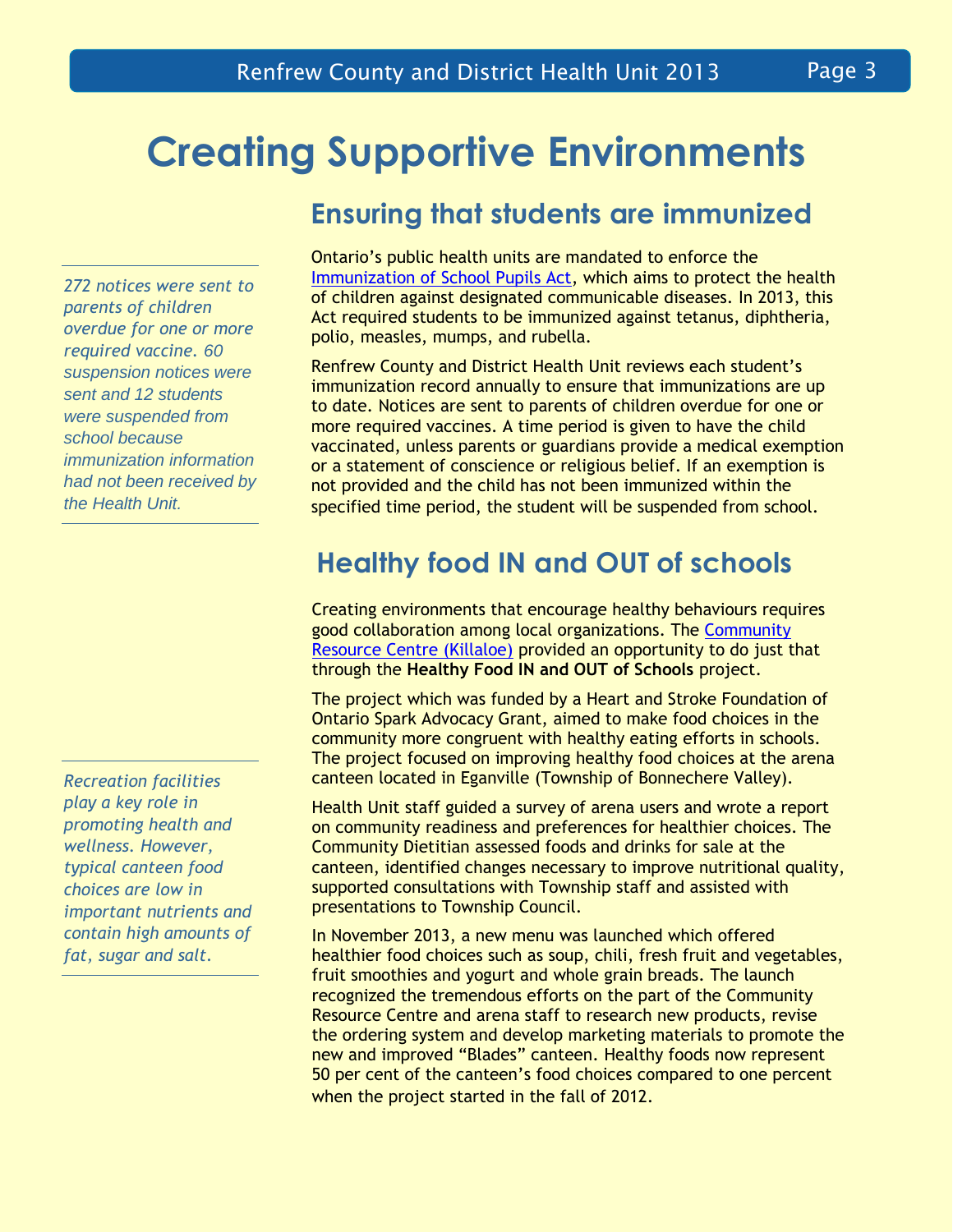*872 women and their families were assessed using the new HBHC screening tool. Sixtythree percent were considered to be "with risk" and 37 percent "without risk". One fifth of families "with risk" received voluntary home visiting services.*

*For Ontarians age 65 and older, falls are the leading cause of injuryrelated emergency department visits. In Renfrew County and District, there are over 80 emergency department visits per 1,000 people age 65 and over each year. This is higher than in Ontario as a whole.*

## **Helping Families**

### **Enhancements to the HBHC Program**

[Healthy Babies Healthy Children](http://www.rcdhu.com/Pages/ChildHealth/hbhc.html) (HBHC) is a home visiting program provided by Ontario Health Units to support families during pregnancy, after birth and up until children attend school. Public Health Nurses and Home Visitors assist families in need with parenting and child development. The purpose is to help all children get the best possible start in life.

Based on a provincial evaluation, the following enhancements were made to improve the effectiveness of HBHC:

a) Implementation of a new screening tool that is better at identifying vulnerable families, enabling them to access targeted services more quickly.

b) Strengthening of home visiting through training of Public Health Nurses and Home Visitors to use the following evidence-based interventions and programs:

- [Promoting Maternal Mental Health,](http://www.ncast.org/index.cfm?category=22) which addresses a woman's psychosocial health during pregnancy
- [Keys to Caregiving,](http://www.ncast.org/index.cfm?category=18) which builds skills in responding to infant behaviours and cues
- [Parent Child Interaction Scales,](http://www.ncast.org/index.cfm?category=2) which assess strengths and identify areas for improvement
- $\bullet$ [Partners in Parenting Education,](http://www.cebc4cw.org/program/partners-in-parenting-education-pipe/detailed) which focuses on the emotional connection between parent and child

### **Stand Up! Falls prevention program**

Most falls are predictable and preventable, yet fall-related injuries are common in older adults.

In 2013, the Renfrew County and District Health Unit implemented a program called **Stand Up!** as one way to reduce injuries caused by falls. This program is for seniors who live at home and are concerned about falling or about their balance. It consists of group exercises, exercises that can be performed at home, and discussions that promote home safety and safe behavior. **Stand Up!** [has been](http://www.ncbi.nlm.nih.gov/pmc/articles/PMC1449482/)  [successful](http://www.ncbi.nlm.nih.gov/pmc/articles/PMC1449482/) at increasing balance and mobility of older adults when offered by community organizations in natural settings.

The Health Unit hosted two **Stand Up!** facilitator training sessions for 44 staff from local agencies that offer seniors' programs**.** Health Unit staff also received instruction in providing future training sessions in conjunction with a physiotherapist. **Stand Up!** programs were held in the fall of 2013 in Barry's Bay, Beachburg, Eganville, Pembroke and Renfrew by trained facilitators from different community agencies. The Health Unit was available to assist community partners with the educational component of this initiative.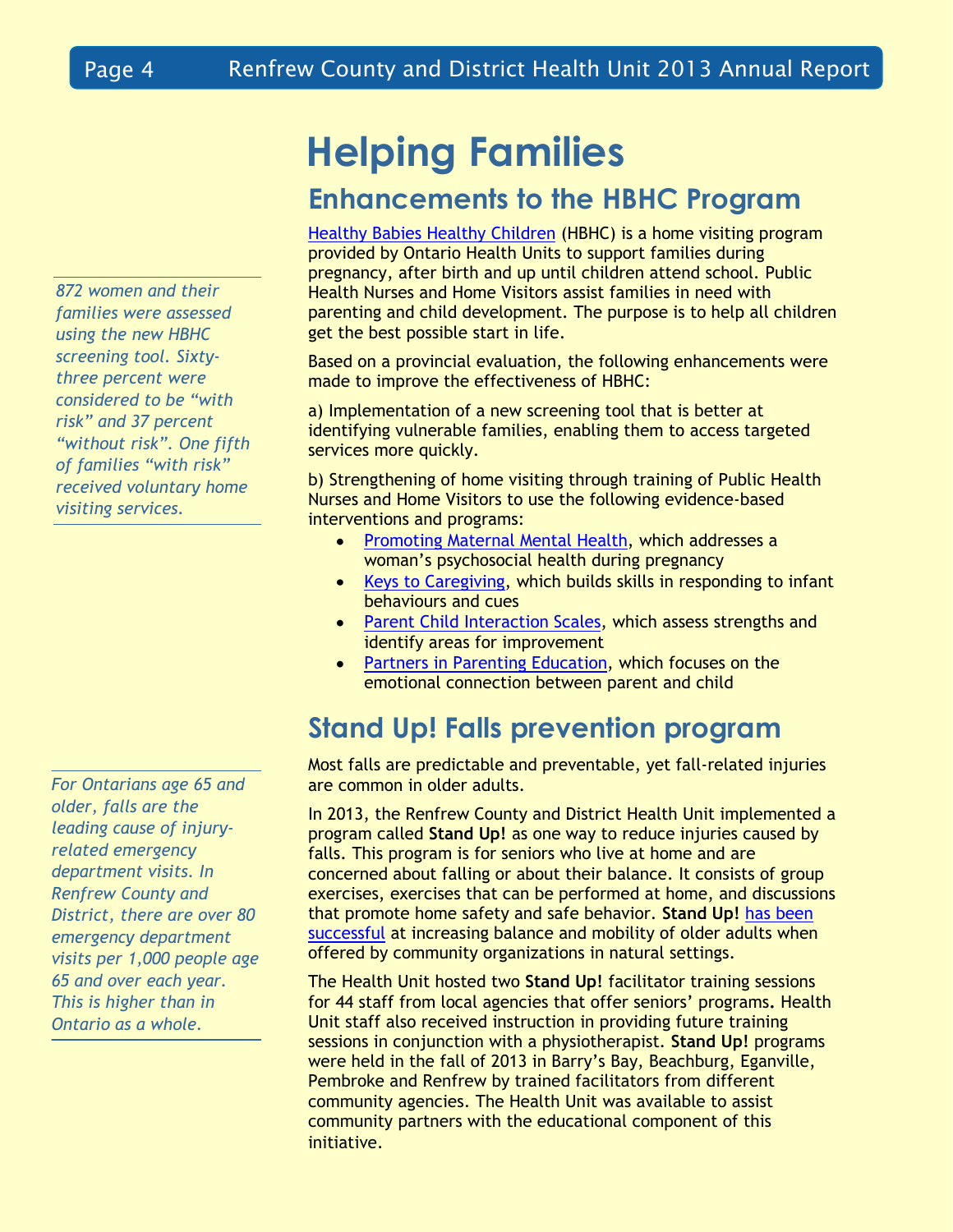*In Renfrew County and District, 22 percent of people age 12 and over were daily or occasional smokers in 2011/12. This is a decrease from previous years (25% in 2007/08 and 2009/10, and 28% in 2003 and 2005).*

*In Ontario, it is estimated that about 1/2 of hospital staff and ¾ of staff in long-term care homes are getting the flu shot, despite continued efforts to improve these rates.*

## **Helping the Community**

### **Supporting residents with quitting smoking**

The Renfrew County and District Health Unit continues to support residents with quitting smoking. Here are some highlights of smoking cessation activities completed in 2013.

- Hosted two [STOP on the Road](https://www.nicotinedependenceclinic.com/English/stop/Pages/Participate%20in%20STOP/STOP%20on%20the%20Road.aspx) workshops. Sixty-one  $\bullet$ participants received five weeks of free nicotine patches.
- Provided support to Algonquin College (Pembroke Campus) to  $\bullet$ plan and implement [Leave the Pack Behind,](http://www.leavethepackbehind.org/about.php) a smoking cessation program for young adult smokers.
- Promoted the [Would U Rather](http://www.leavethepackbehind.org/contest_eligibility.php) smoking cessation contest for  $\bullet$ young adults through posters, radio ads, the [Health for All](http://www.rcdhu.com/Publications/workplace-newslette-2013-winter.pdf)  [Workplaces](http://www.rcdhu.com/Publications/workplace-newslette-2013-winter.pdf) newsletter and the Health Unit's website.
- Distributed [You Can Make it Happen](http://youcanmakeithappen.ca/) program materials to 124  $\bullet$ doctors, dental offices and other health care providers across Renfrew County and District to use in giving brief advice to clients to help them quit smoking.
- Hosted the Program Training and Consultation Center's  $\bullet$ workshop [Brief Counselling Techniques for Tobacco Use](https://www.ptcc-cfc.on.ca/training/workshops/smoking_cessation/)  [Cessation Using A Woman Centered Approach with](https://www.ptcc-cfc.on.ca/training/workshops/smoking_cessation/)  [Pre/Postnatal Clients.](https://www.ptcc-cfc.on.ca/training/workshops/smoking_cessation/) Seventeen health care providers attended.

### **Influenza immunization rates improve among local health care workers**

Health care workers are well aware that a virus-laden sneeze or cough is all it takes to spread influenza and that contracting this disease can have harsh consequences.

The Renfrew County and District Health Unit works closely with health partners to promote the uptake of influenza vaccine among health care workers.

Recent analyses indicate that influenza immunization rates for health care workers in local hospitals, long-term care homes, retirement residences and community health centers have increased.

In 2013, the immunization rate of hospital staff against influenza climbed to 55 percent, from 46 percent in 2012. For long-term care homes, the immunization rate was 78 percent, up from 71 percent in 2012. While there is still room for improvement, local health care workers should be congratulated on the progress made thus far.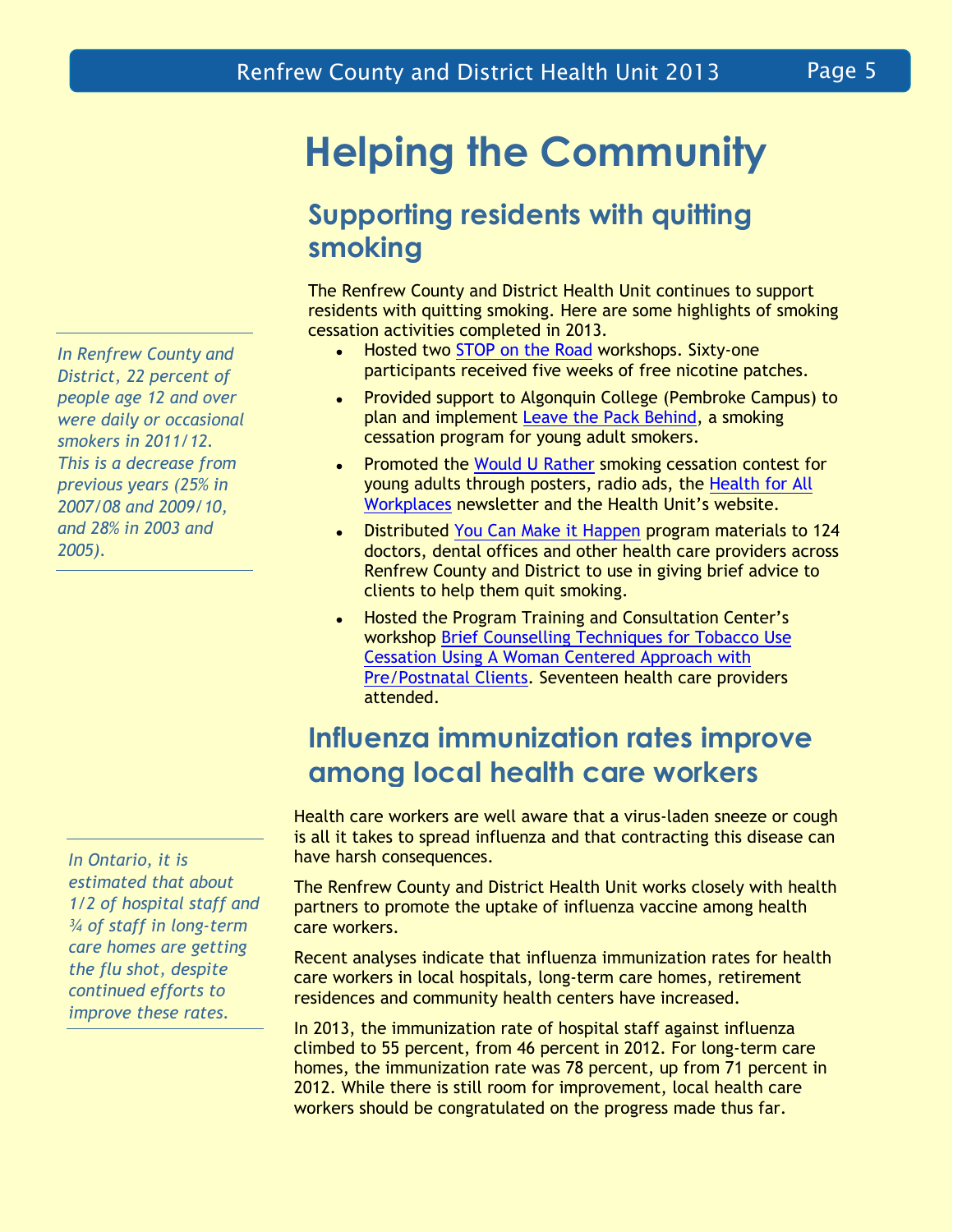# **Protecting Renfrew County and District**

#### **Safe Food Program**

- 1,395 routine inspections of food premises
- 325 re-inspections to ensure corrective actions were taken
- 44 inspections of school nutrition program facilities
- 33 complaints investigated
- 208 food-related inspections at special events
- 40 food safety courses resulted in 668 people certified as Safe Food **Handlers**
- 61 long-term care facility inspections
- 40 recreational camp inspections
- 11 farmers' markets inspected

#### **Safe Water Program**

- 9 boil water orders/drinking water advisories issued
- 5,571 private water samples submitted to the provincial laboratory through the Health Unit
- 560 consultations due to private water supply concerns and/or adverse water sample results
- 1,655 recreational beach samples collected from 24 beaches and 2 beaches posted as unsafe for swimming
- 14 indoor Class A pools inspected
- 44 Class B pools inspected
- 25 indoor hot tubs/whirlpools inspected

#### **Small Drinking Water Systems**

- 104 compliance inspections
- 88 risk assessments conducted
- 18 directives issued

#### **Rabies Control**

- 204 animal bites investigated
- 21 people received post-exposure rabies prophylaxis

#### **Infection Control**

- 76 day nursery facilities inspected
- 40 group homes inspected
- 195 personal services settings inspected
- 15 institutional enteric outbreaks investigated
- 70 individual enteric illnesses reported and investigated

#### **Immunization Program**

• 102 inspections conducted on vaccine storage and handling practices in health care provider premises

#### **Sexually Transmitted and Blood-Borne Infections**

• 241 confirmed cases of chlamydia, 17 confirmed cases of hepatitis C and 7 confirmed cases of gonorrhea investigated

#### **Sexual Health**

• 1,004 client visits at 11 clinic locations; 25 pregnancy tests

#### **Harm Reduction**

59,700 clean needles distributed and an estimated 19,500 used needles collected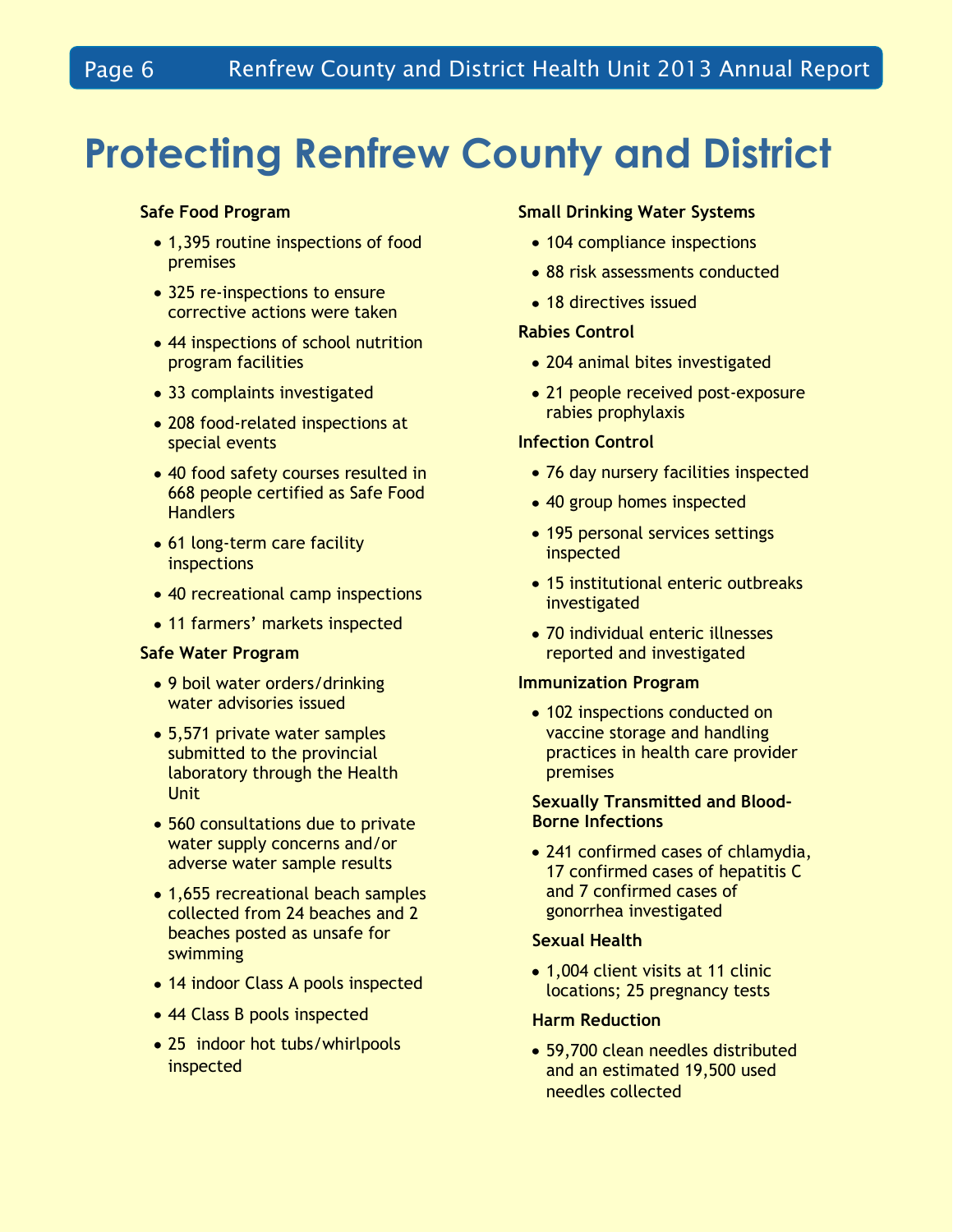## **Protecting Renfrew County and District**

#### **Health Hazard Investigations**

- 66 health hazard complaints investigated
- 33 food-related complaints investigated
- 4 water safety complaints investigated
- 4 infection control complaints investigated
- 10 Smoke Free Ontario complaints investigated

#### **Other**

- 12 arenas tested for carbon monoxide
- 23 ticks submitted to Public Health Laboratories for testing
- 50 mosquito traps set up for West Nile Virus monitoring

#### **Enforcement of the Smoke Free Ontario Act**

- 16 charges laid by the Health Unit under the Smoke Free Ontario Act
- 16 warnings issued under the Act
- 734 worksites and public places inspected for compliance with the Act
- 132 tobacco vendor display/ promotion inspections completed
- 254 enforcement and compliance checks using test shoppers completed

### **Over 600 people trained in safe food handling**

As part of our ongoing commitment to public health education, the Renfrew County and District Health Unit offers a no-charge, provincially recognized safe food handler training course for anyone who wants to learn about the proper techniques and practices to use in order to reduce or eliminate food poisoning in private homes and commercial kitchens.

Course topics include safe food handling techniques, understanding foodborne illness, food premise sanitation, proper cleaning and disinfection of surfaces and utensils, and pest management. Upon successful completion of the exam, students are granted a certificate in safe food handling that is recognized by all health units in Ontario. The certificates are valid for a period of 5 years. In 2013 we offered 40 courses and trained 668 food handlers.

The Health Unit strongly recommends that every person working in the food industry or preparing food for community groups obtain their certificate in safe food handling from the health unit. For more information and to view our course schedule, please visit our [Food Safety Training and Certification](http://www.rcdhu.com/Pages/Food/classes-food-safety.html) web page.